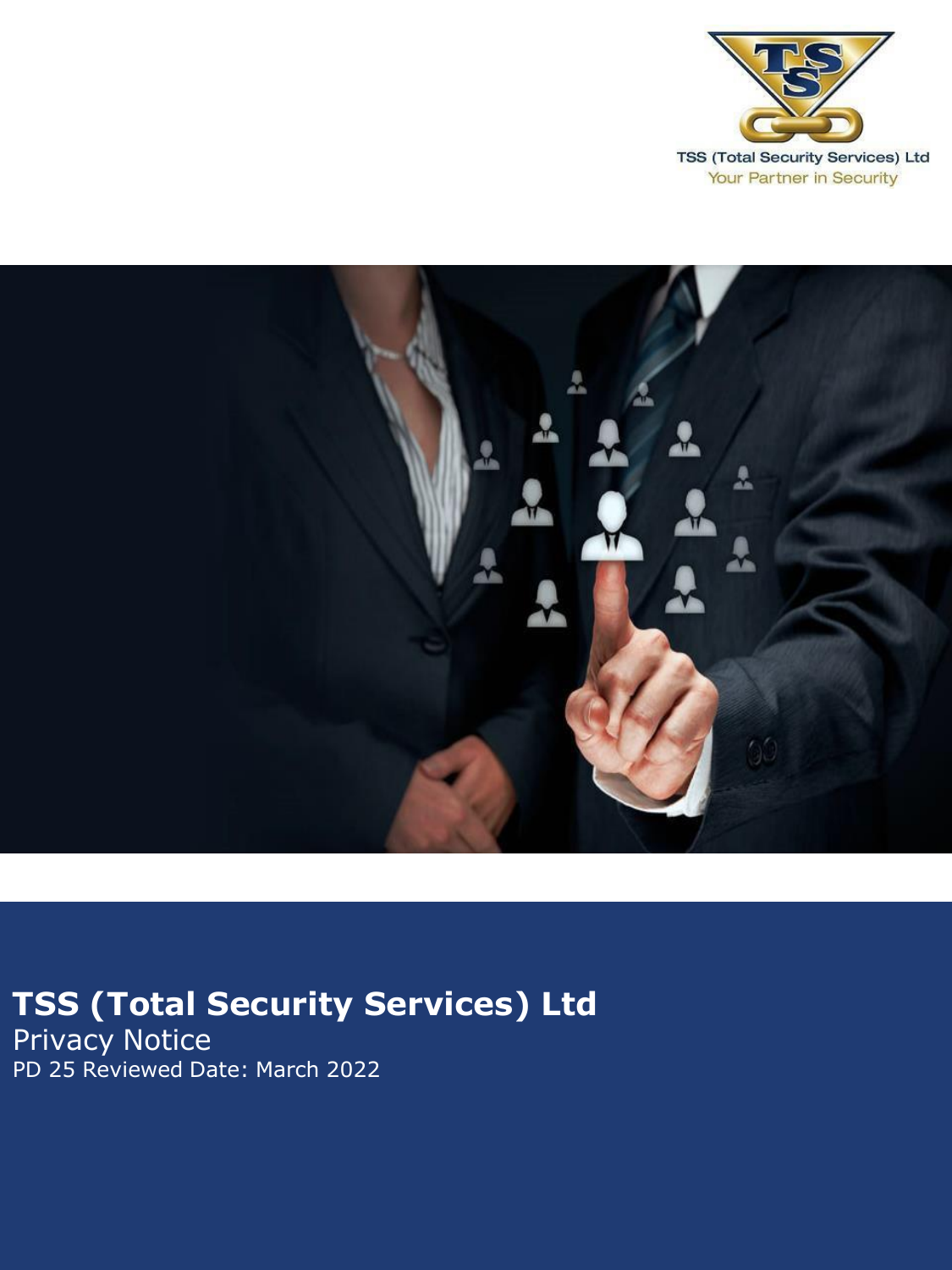

TSS (Total Security Services) Ltd is committed to protecting your personal information and respecting your privacy and rights when it comes to information processing. TSS commits to maintaining compliance with the General Data Protection Regulation (GDPR), the Data Protection Act 1998 (DPA) and any associated data protection regulations that come into force as and when required. This Privacy Notice tells you what to expect when TSS collects your personal information, and details your rights as an individual to control how your personal information is processed.

#### **COLLECTION OF PERSONAL INFORMATION**

When you access and browse our website and when you correspond with us by phone or email, you may give us information about yourself. This information can include your name, postal address, email address, landline and/or mobile telephone number, and information about your employment (including your job title, responsibilities and employer's details) as well as other personal information. With regard to each of your visits to our website(s), we may also collect the following information:

•technical information, including the Internet protocol(IP) address used to connect your computer to the internet, your login information, browser type and version, time zone setting, browser plug-in types and versions, operating systems and platforms; and

•information about your visit, including the full Uniform Resource Locators (URL) clickstreams to, through and from our websites, information you viewed or searched for, page response times, download errors, length of visits to certain pages, page interaction information (such as scrolling, clicks and mouse-overs), methods used to browse away from that page and any phone number used to callus.

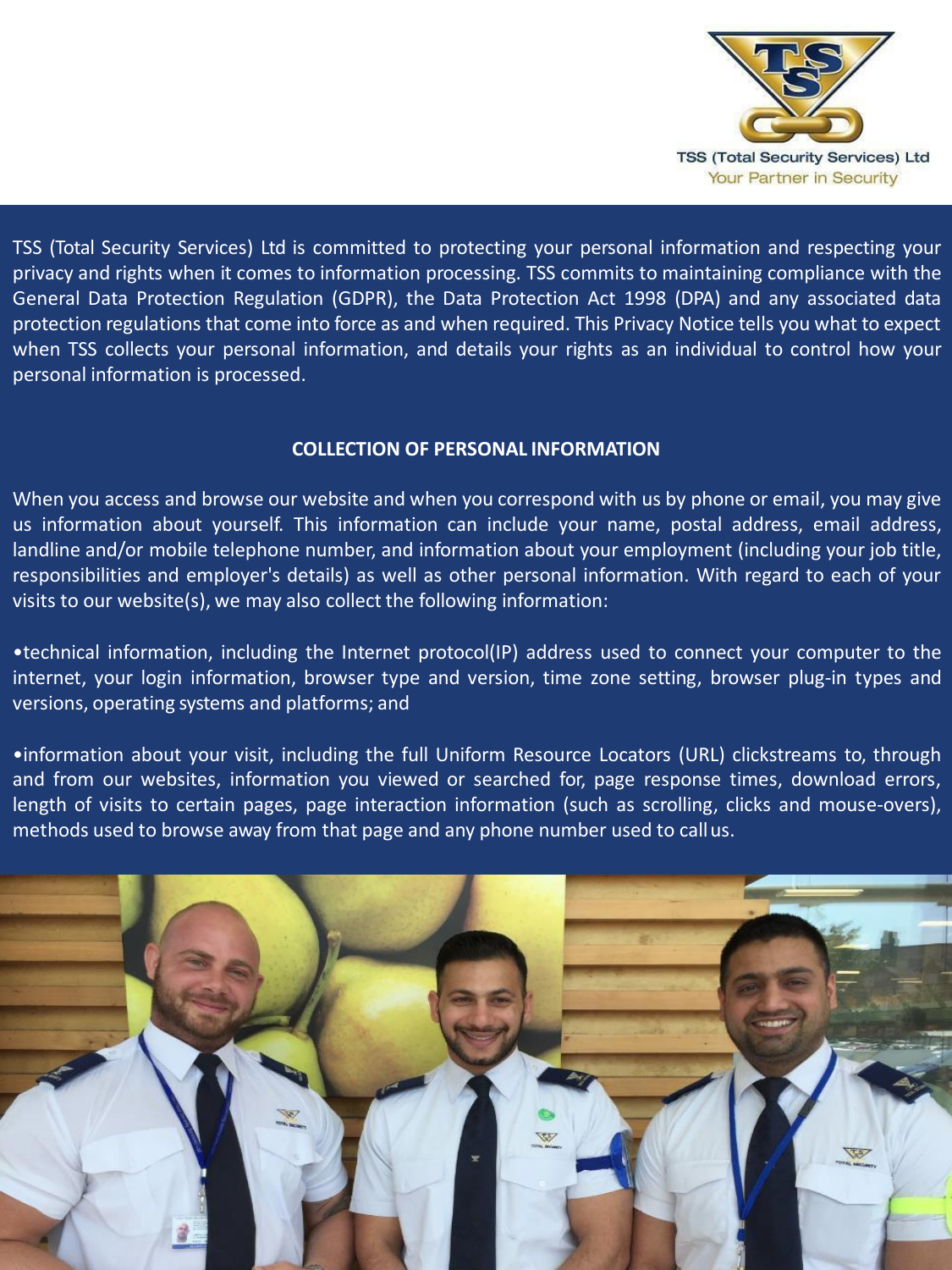

#### HOW WE USE YOUR INFORMATION

Where TSS collects personal data such as your name, postal address or e-mail address, then this information is used exclusively by TSS for providing the services requested or for controlling access to restricted areas.

By completing an application form or request for information you are consenting to TSS processing your personal data as described in this Privacy Policy.

TSS will only pass your personal data to relevant third party organisations or individuals to fulfil an employment contract with you or where necessary for the purposes of relevant TSS communication, or unless specifically compelled to do so by law or court order, or other legitimate reason.

The data that we collect from you will be processed and managed by various third party suppliers operating under direct instruction from TSS. Your data will not be used by our supplier for any purpose other than that specified by TSS.

Unfortunately, the transmission of information via the internet is not completely secure. Although we will do our best to protect your personal data, we cannot guarantee the security of your data transmitted to our site; any transmission is at your own risk. Once we have received your information, we will use strict procedures and security features to try to prevent unauthorised access.

## PUBLIC WEBSITE AREAS

You can visit the TSS website without telling us who you are or revealing any information about yourself.

## SECURE WEBSITE AREAS

If you register to use the password protected areas of the site, this data will be used to help control access to these secure areas.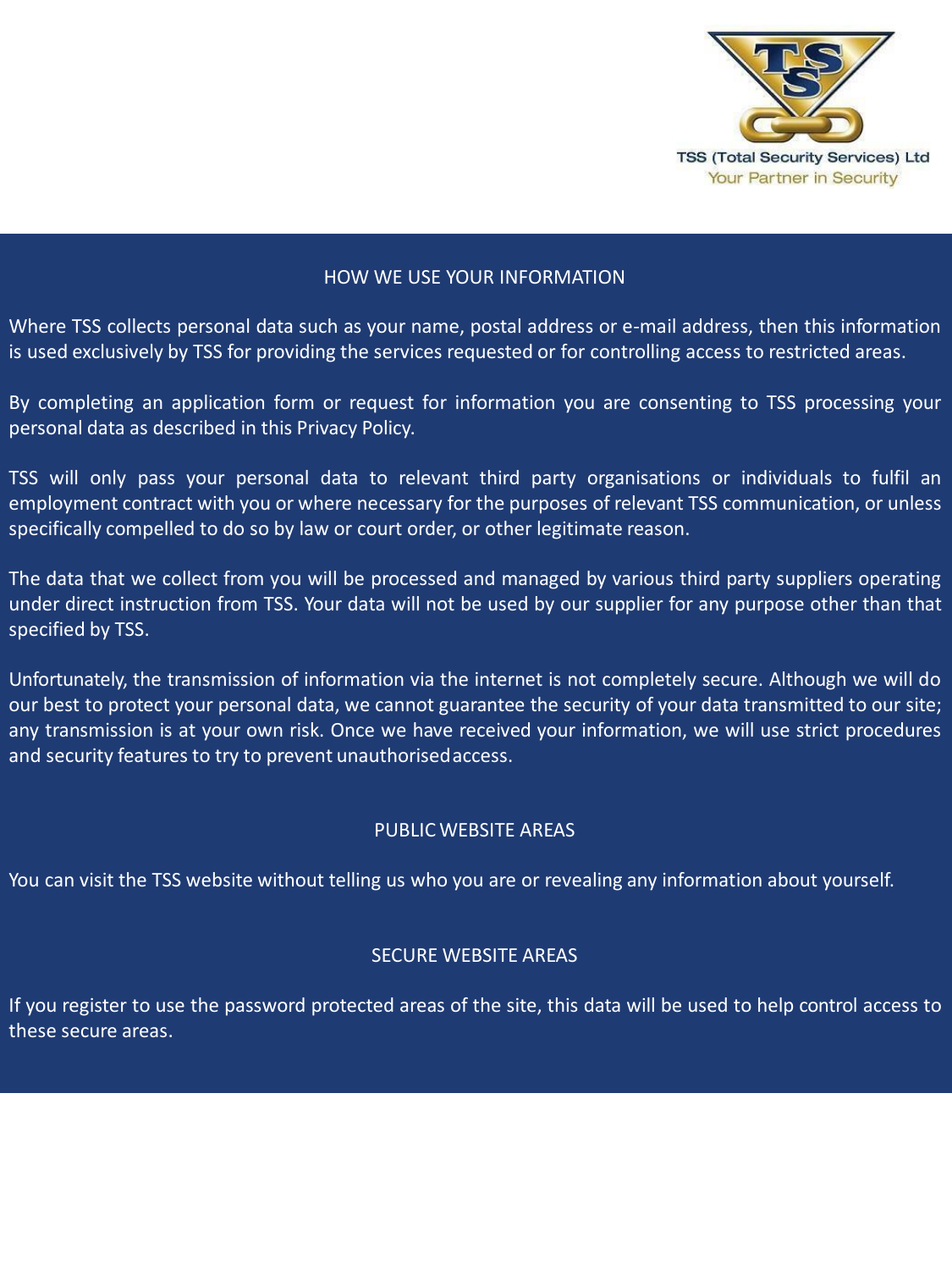

## COOKIE POLICY

We use cookies and similar technologies on our web sites to improve performance and make your experience better.

Your use of our web sites indicates your consent to the cookies described in this policy.

Cookies are small pieces of information that are stored by your browser on your computer's hard drive. TSS will occasionally place a cookie on the visitor's hard drive to provide more user-friendly browsing or useful featuresto the website visitor.

Most browsers are initially set to automatically accept cookies. If you prefer, you can reconfigure your browser to reject cookies, but you may not be able to take full advantage of our website if you do so.

## HOW DO WE USE COOKIES?

We use a limited number of cookies essential to certain services you have requested or for security purposes. TSS will occasionally monitor the IP addresses of visitors to assess the usage of the site and which pages are most popular. TSS does not link these IP addresses to personal data such as a visitor's name and/or e-mail address etc.

Additionally, we collect information about how visitors use our site. We use the information to compile reports and to help us analyse and improve the site. The cookies collect information in an anonymous form, such as the number of visitors to the site, where visitors have come to the site from and the pages they visited.

#### HOW DO I CHANGE MY COOKIE SETTING?

Most web browsers allow some control of most cookies through the browser settings. To find out more about cookies, including how to see what cookies have been set and how to manage and delete them, visit [www.aboutcookies.org](http://www.aboutcookies.org/) or [www.allaboutcookies.org.](http://www.allaboutcookies.org/)

To opt out of being tracked by Google Analytics across all websites visit [http://tools.google.com/dlpage/gaoptout.](http://tools.google.com/dlpage/gaoptout)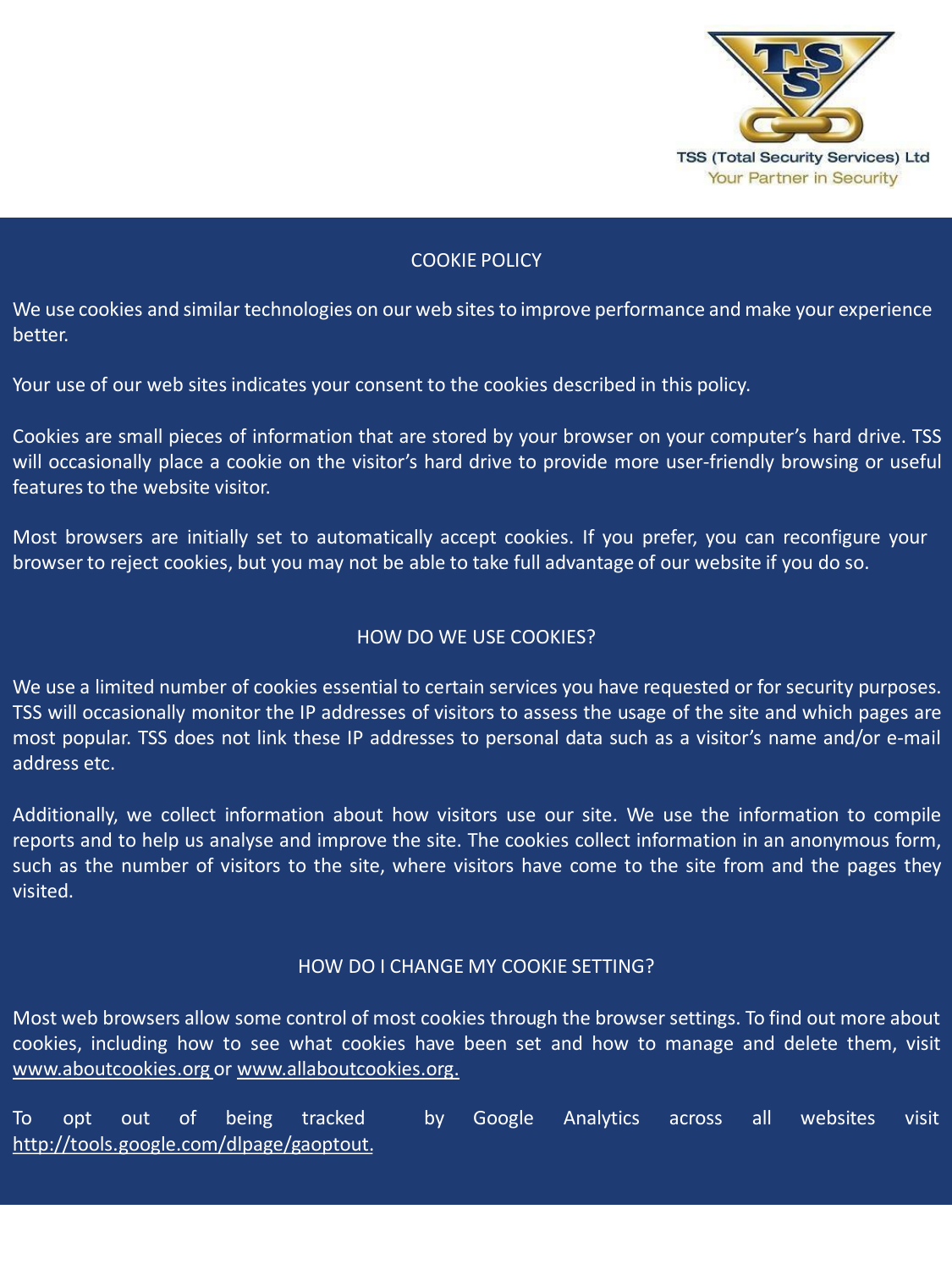

#### PEOPLE WHO CONTACT US THROUGH SOCIAL MEDIA

You can contact TSS via Facebook, Twitter, LinkedIn or YouTube by direct message if you wish to enquire about our services or wish to comment on our services. These communications are managed by our Communications department and will only ever be shared internally at TSS for the purpose of providing you with the information you have requested.

#### WHAT OTHER INFORMATION DOES TSS REQUEST?

We may also request your e-mail address or mailing address for the purposes of conducting a survey, adding you to our mailing list, or by your request to have someone contact you for additional information.

Whenever we request the identity of a visitor, we will clearly indicate the purpose of the inquiry before the information is requested. We maintain a strict "No Spam" policy that means we do not intend to sell, rent, or otherwise give your e-mail address to a third-party, without your consent.

In addition, T.S.S. (Total Security Services) Limited will not send you e-mail that you have not agreed to receive. If you are a member of our Mailing List, you will be contacted with announcements, news, portfolio additions, and new products or services.

You have the option of "Unsubscribing" from our Mailing List at any time, thereby disabling any further such e-mail communication from being sent to you. If you wish to have specific communications with a member of the T.S.S. (Total Security Services) Limited staff, you will be required to provide specific information that will be routed to the appropriate contact within T.S.S. (Total Security Services) Limited.

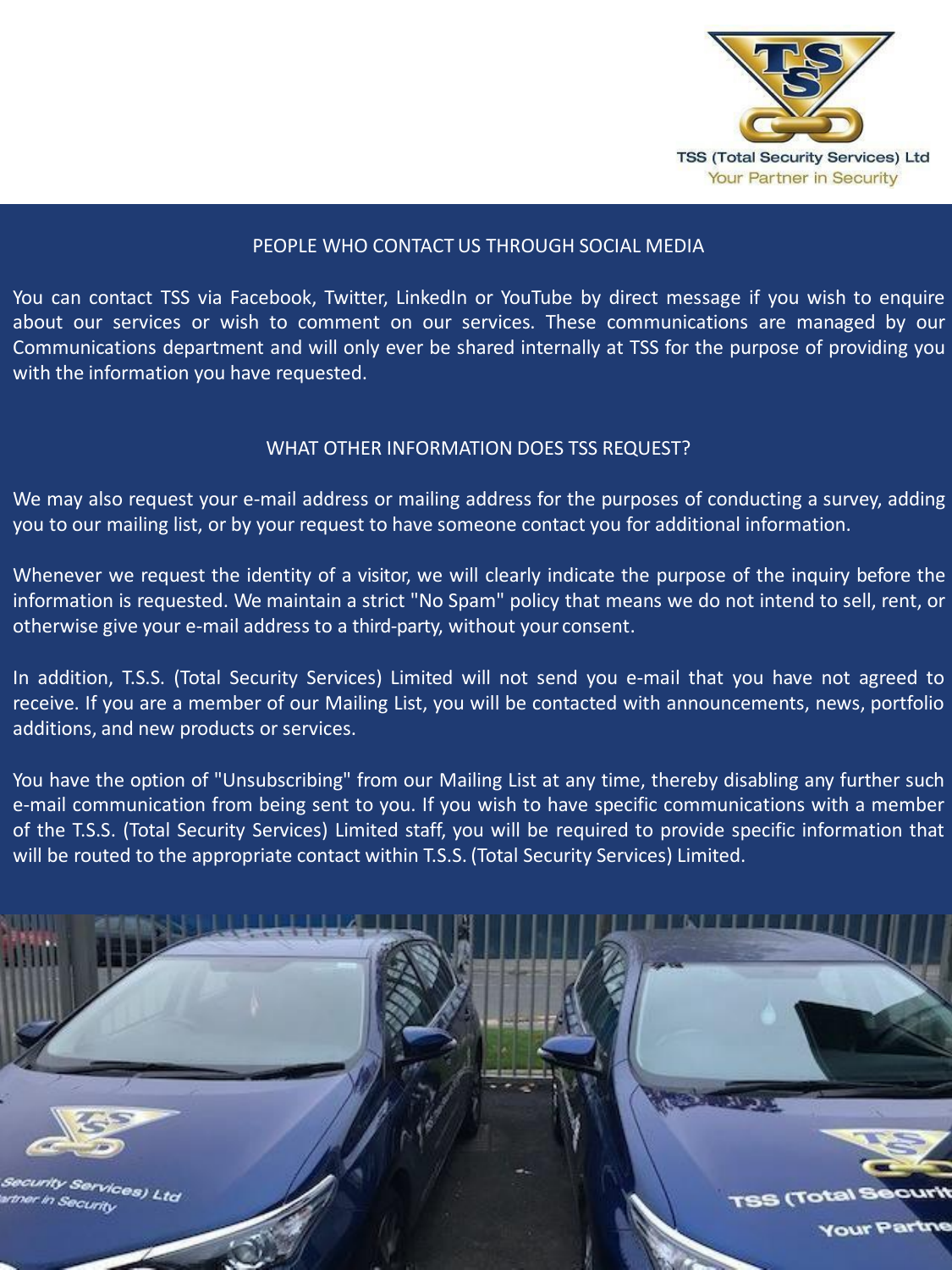

## YOUR RIGHTS

Under the GDPR, TSS recognises and respects that you have rights as an individual providing personal data:

•You have the right to know exactly how your personal data will be processed by TSS. TSS commits to processing your data fairly, lawfully and transparently, details of which are set out in this PrivacyNotice.

• You have the right to request access to the personal data that TSS holds aboutyou.

If you wish to make a free Subject Access Request, please contact us via the email address given below.

•You have the right to request changes to the data held about you if the data is incorrect or requires additional information.

•You have the right to request erasure of your data or the right to be forgotten completely, where there is no legitimate reason for your data to continue to be processed.

•You have the right to request that processing of your data is restricted so that the data remains stored but is not further processed by TSS.

•You have the right to request a copy of your data in a portable format. You may notify TSS of any request to change how your personal data is processed by telephone, email or post (see How to Contact Us below).

TSS retains the right to continue processing personal data if there are compelling legitimate grounds for the processing, which override the interests, rights and freedoms of the individual, or the processing is for the establishment, exercise or defense of legal claims.

## CHANGES TO THIS PRIVACY NOTICE

This Privacy Notice is regularly reviewed and may change from time to time. TSS commits to maintain compliance with the EU General Data Protection Regulation (GDPR), the Data Protection Act 1998 and any associated regulations that come into force as and when required.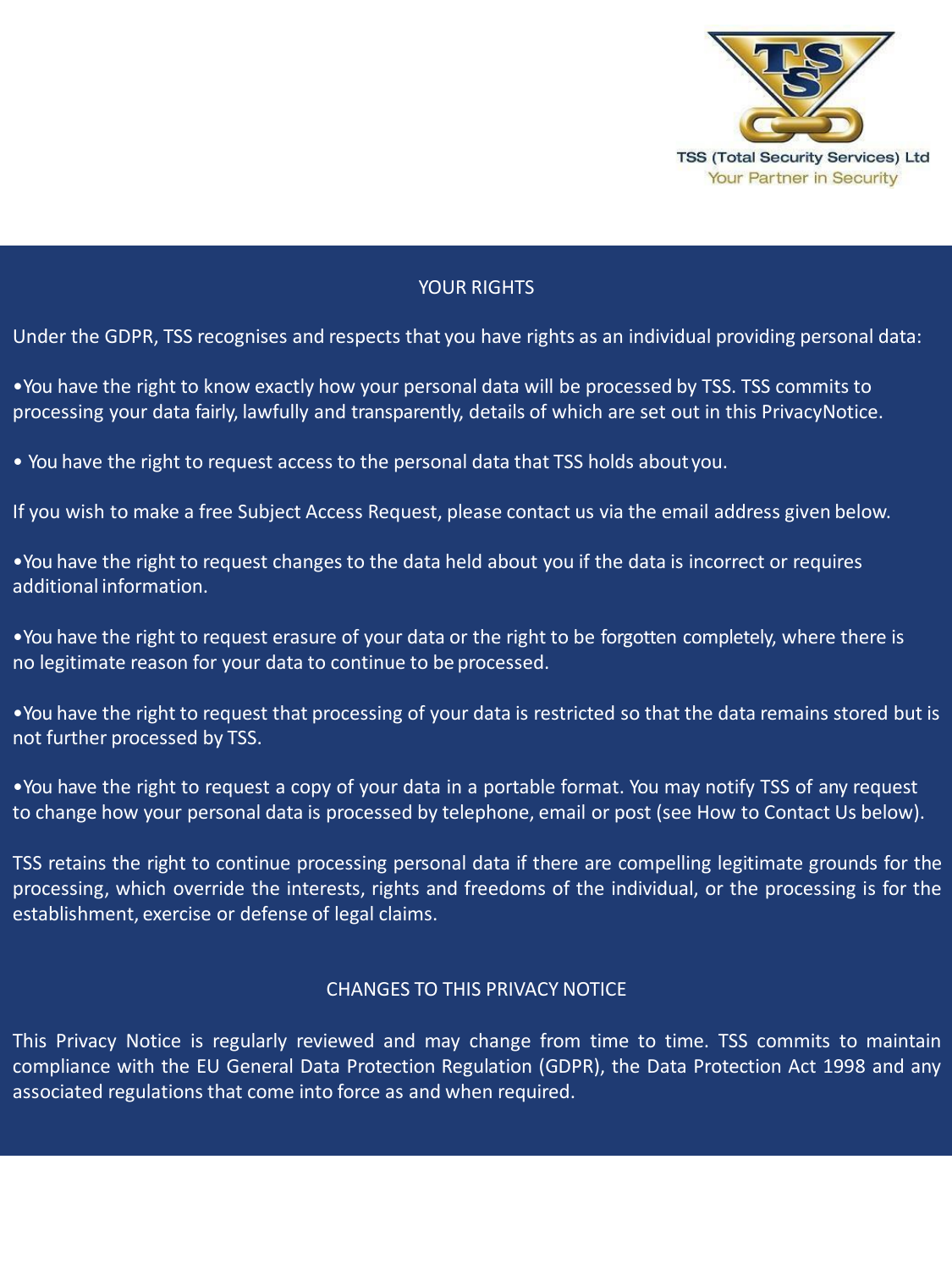

#### HOW TO CONTACT US

If you wish to contact TSS for further information about our Privacy Policy, you can call, email us or write to us at: The Curve, 18 Hickman Avenue, Highams Park, London E4 9JG E: [dpo@totalsecurity.co.uk](mailto:dpo@totalsecurity.co.uk) T: 020 8523 5533

#### **DISCLAIMER**

This Privacy Notice does not provide exhaustive detail of all aspects of TSS's collection and use of personal information. However, we are happy to provide any additional information or explanation needed when requested. TSS makes every effort to ensure that the information provided on its website is accurate and current. However, we cannot guarantee this and cannot accept responsibility for any errors, omissions, misstatements or mistakes on the website. Anyone becoming aware of such matters is requested to notify TSS in writing or by email.

#### LINKS TO OTHER WEBSITES

This Privacy Notice does not cover the links within this site linking to other websites. We encourage you to read the privacy statements on the other websites youvisit.

## COPYRIGHT

This website, including logos and trademarks, is copyright protected, except where it is specifically stated to the contrary. If you have any questions about copyright, please contact us.

#### **TRADEMARK**

The TSS logo is a registered trademark of TSS (Total Security Services) Ltd. If you have any questions about the logo, please contact us.

> **REGISTERED OFFICE** TSS (Total Security Services)Ltd The Curve 18 Hickman Avenue HighamsPark London E4 9JG Registered in England No. 2426982 VAT No. 544381640

Raj Chadha **Chief Executive Officer TSS (Total Security Services) Ltd**